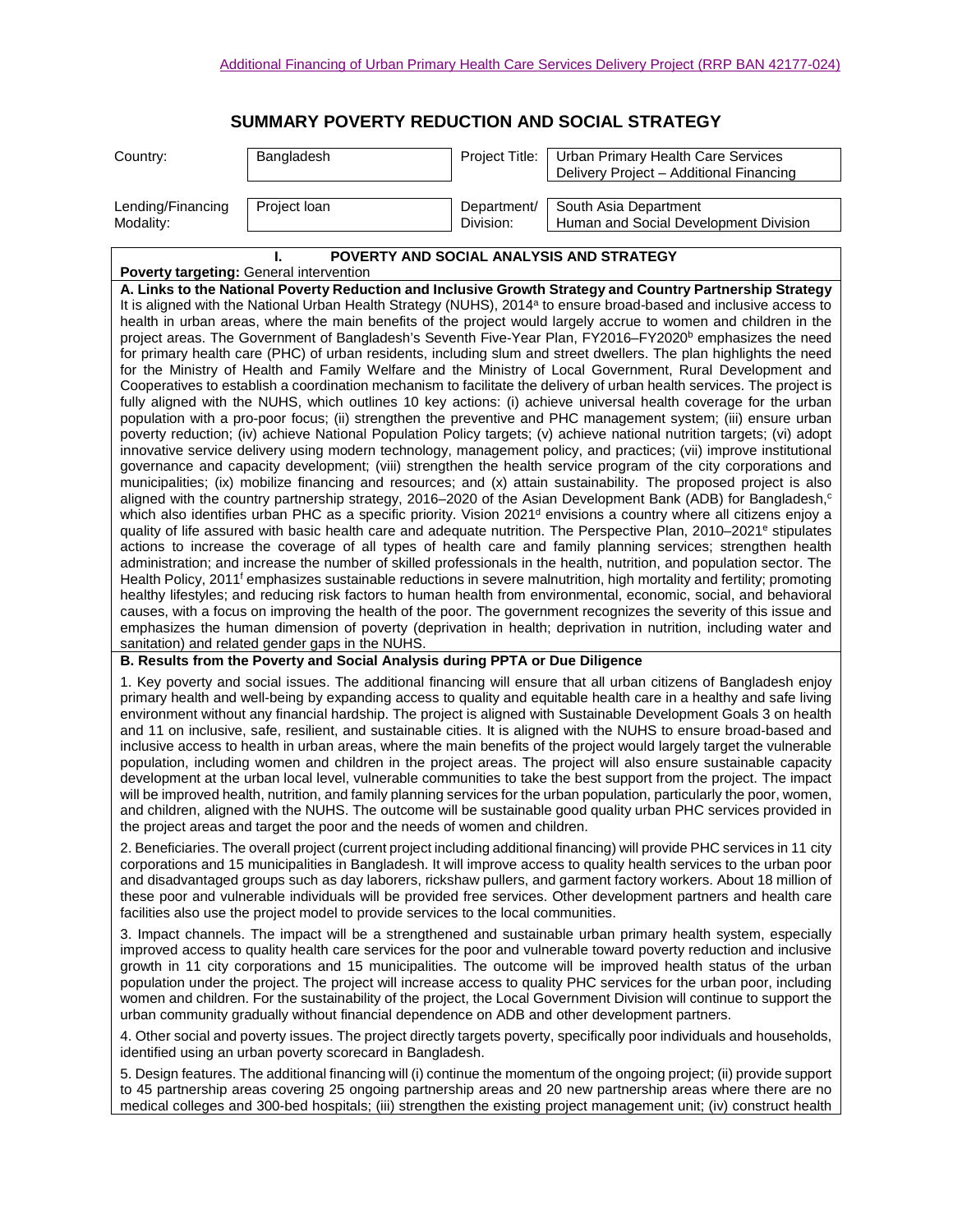facilities; and (v) improve PHC with a more integrated and long-term perspective with a focus on strengthening the local health system, capacities which would ultimately result in sustainable urban PHC to be owned and continued by the central and local government institutions.

## **II. PARTICIPATION AND EMPOWERING THE POOR**

1. Participatory approaches and project activities. During the feasibility study for additional financing, primary and secondary stakeholders were consulted through meetings, focus group discussions, and a national workshop. Project primary and secondary stakeholders include urban poor and vulnerable communities; nongovernment organizations (NGOs), civil society organizations (CSOs), and charitable missions involved in the project; the Ministry of Local Government, Rural Development and Cooperatives; the Ministry of Health and Family Welfare; project implementation units; representatives from city corporations and municipalities; a donor consortium; consulting firms; and development partners. The project will continue to organize regular consultations and workshops with the communities, NGOs, CSOs, and other stakeholders to improve engagement, capacity, and sustainability in urban PHC delivery.

2. During the project preparatory technical assistance, the project analyzed the stakeholders and planned the project activities. During the implementation of the additional financing, a participatory process will be incorporated into mapping target beneficiaries from urban slums, low-income, and vulnerable areas; and into monitoring health services through the ward urban health care coordination committees at the health facilities. Stakeholders and beneficiaries will also participate in the household poverty scorecards to be updated regularly. Health-seeking behavior will be improved through behavior change, communication, and marketing including leaflets, TV broadcasting, short drama, and public broadcasting.

3. Civil society organizations. NGOs, CSOs, and charitable missions were involved in all consultations and information sharing; and they will be involved during implementation. They are invited to all forms of consultation meetings.

4. The following forms of civil society organization participation are envisaged during project implementation, rated as high (H), medium (M), low (L), or not applicable (NA):

 $\boxtimes$  (H) Information gathering and sharing  $\boxtimes$  (H) Consultation  $\boxtimes$  (H) Collaboration  $\boxtimes$  (H) Partnership

5. Participation plan. Stakeholder communication and participation will be strengthened through ADB's website, the project website, partner agreement NGOs' newsletters, and community health bulletin boards to give the public and project stakeholders more information about the project and its related activities, which could affect their lives. The project website will be a centerpiece of communication with the public and stakeholders to share all project-related information, including implementation status, field activities, and procurement activities.

# **III. GENDER AND DEVELOPMENT**

Gender mainstreaming category: Gender equity

**A. Key issues.** Despite the progress made, maternal mortality rate remains high, reflecting factors including access to health care (only 55% had access to antenatal care from a trained provider, and only 32% of births were assisted by a skilled provider) and issues such as nutrition (almost 50% of pregnant women are anemic). Women's health concerns extend to other issues. For instance, the 2014 Bangladesh Demographic and Health Survey found that women of reproductive age who participate less in decision making in their households (i) are less likely to use any contraceptive method (modern or traditional); (ii) have higher unmet need for family planning; and (iii) are less likely to access antenatal, postnatal care, and delivery assistance from a medically trained provider.

Women are using more than 75% of the health services, since most project services are covered under the essential service package plus (ESP+) for reproductive, maternal, and child health. The project will sustain the present use and increase the number of poor women and adolescents benefiting from health services by increasing the number of health facilities, increased outreach, quality of health services, and appropriate counseling.

The capacity building and behavior change, and outreach project components will focus on strengthening the abilities of government and partner NGOs to understand the differential characteristics, needs, and dynamics of the urban poor; and to design effective community services in slums and impoverished areas. The needs of women and girls will be a priority.

#### **B. Key actions.**

| $\boxtimes$ Gender action plan |  |
|--------------------------------|--|
|                                |  |
|                                |  |
|                                |  |

 $\Box$  Other actions or measures  $\Box$  No action or measure **IV. ADDRESSING SOCIAL SAFEGUARD ISSUES**

## **A. Involuntary Resettlement Category:** Network Category: **A** B ⊠ C FI

1. Key impacts. Existing facilities have been constructed on government or donated land. For the proposed 20 partnership areas, the same modalities will be followed. No impact will occur on land, primary and secondary structures, or livelihoods.

2. Strategy to address the impacts. Although no direct impact will occur on land, structures, or livelihood, a combined resettlement and indigenous planning framework has been prepared in case any resettlement issues arise. The framework indicates the entitlement matrix, compensation method, grievance mechanism, and monitoring and